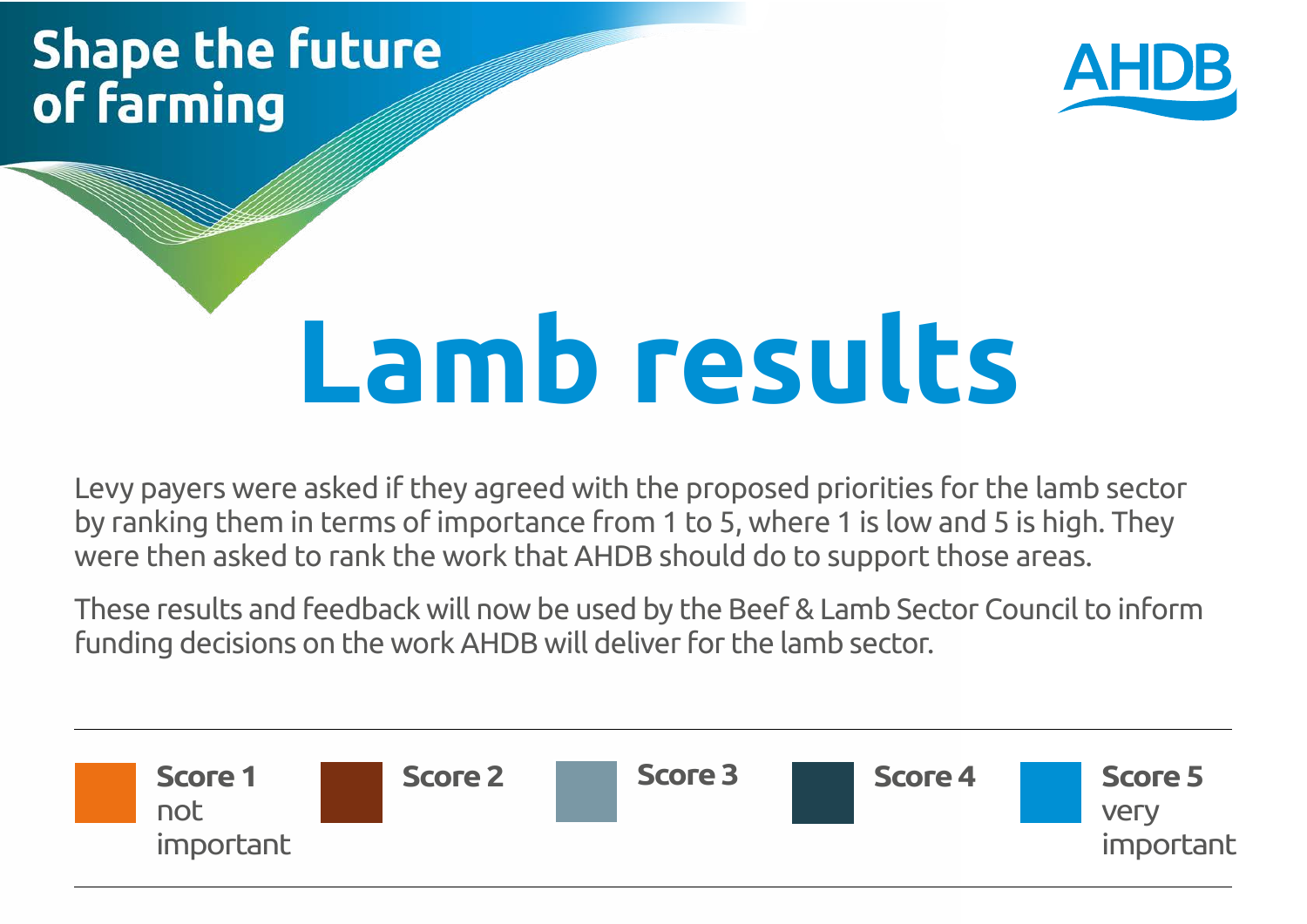

number of sheep and lambs kept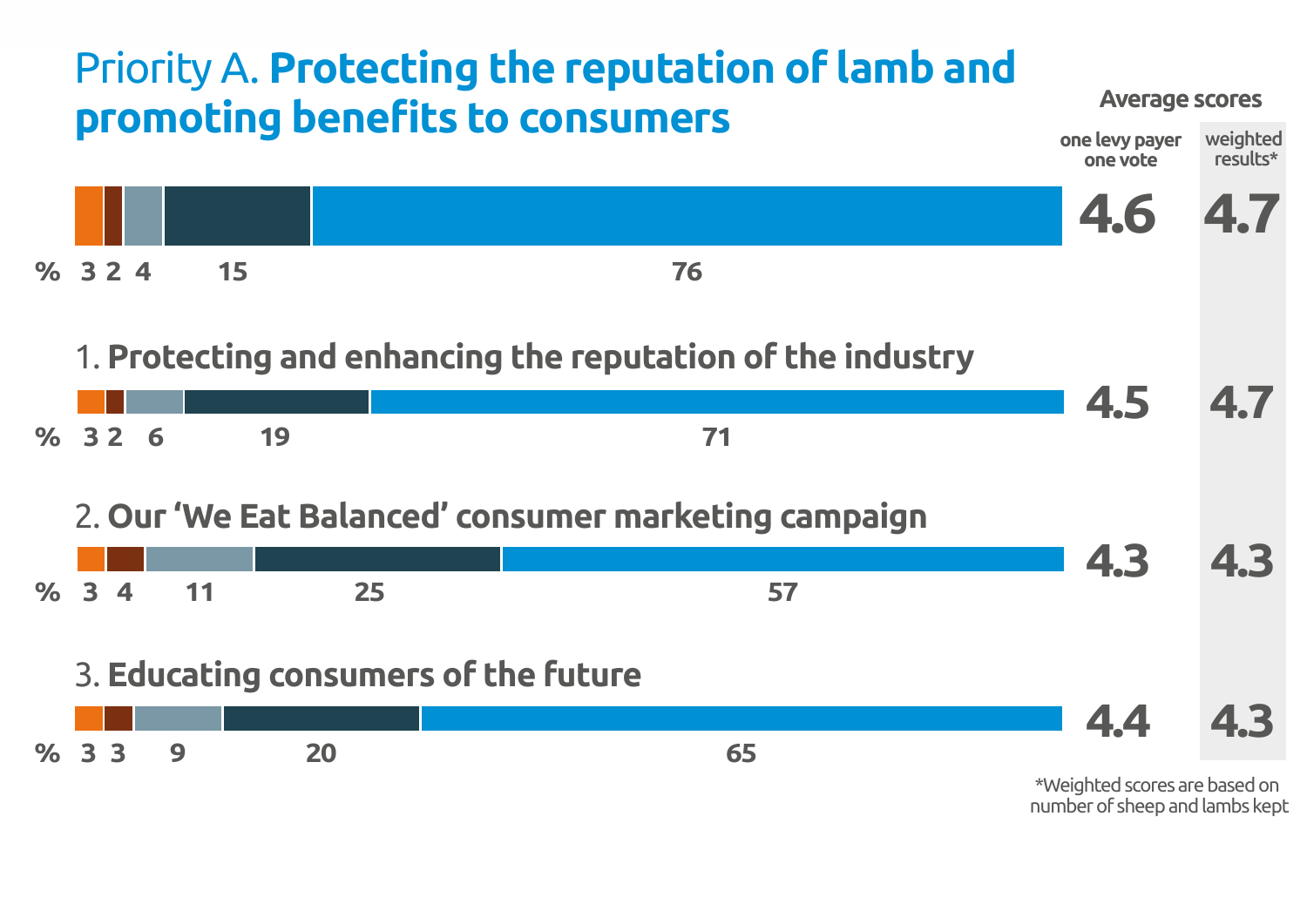## Priority B. **Support farmers to remain viable despite changes to farm support, profitability and productivity challenges**

#### **Average scores**



number of sheep and lambs kept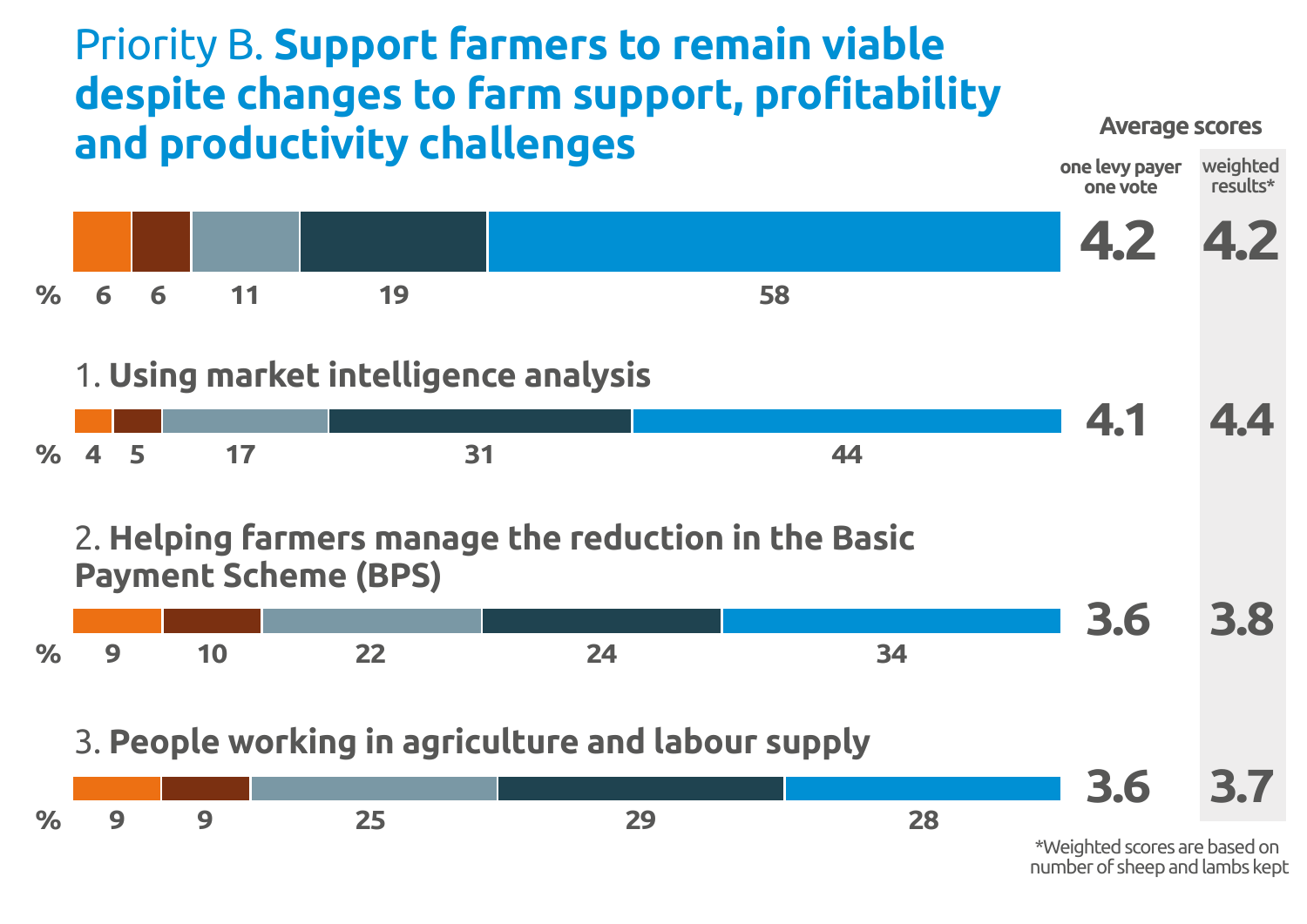### Priority C. **Support farmers to be competitive while driving the highest standards of animal health and welfare, and reducing their environmental footprint**

#### **Average scores**



<sup>\*</sup>Weighted scores are based on number of sheep and lambs kept